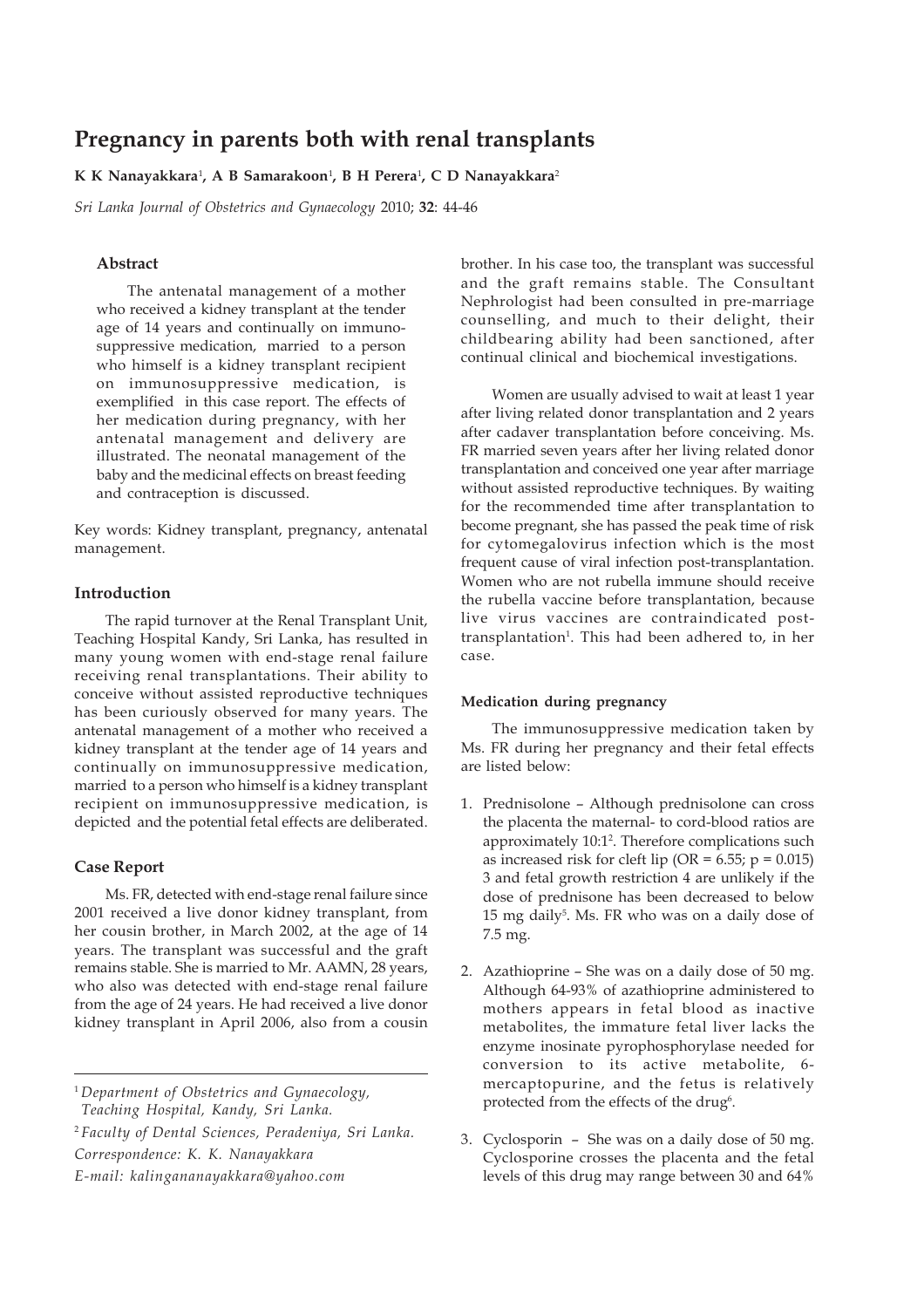of the maternal plasma concentration<sup>7</sup>. By literature the overall odds ratio for congenital malformations, with cyclosporine, of 3.47 (CI 0.86-14.4) was not statistically significant. However, the prevalence of low birth weight was statistically significant with an odds ratio of  $1.59$  (CI  $1.05$ -2.40) $^8$ . A low birth weight baby was observed in this patient aided also by the steroids taken by her.

### **Male kidney recipients**

It is also of note that in 195 pregnancies fathered by male kidney recipients, the pattern of pregnancy outcomes resembled that of the general population<sup>9</sup>.

#### **Antenatal history**

She was seen more frequently than the others in the antenatal clinic and always assessed by the consultant obstetrician with constant attention to renal function tests and urinary tract infection. Of the noted antenatal complications after renal transplant of hypertension<sup>10</sup>, pre-eclampsia, impaired renal function, pre-term labour  $(19-45\%)$ <sup>11</sup> and fetal growth restriction (ranging from  $13-25\%$ )<sup>11</sup>. only the last complication was detected in this patient by serial ultrasound examinations. Low birth weight infants (38%) among female transplant recipients is significantly higher than that in the general population<sup>9</sup> as revealed by the birth weight at delivery. Urinary tract infections, the most common bacterial infections that occur in up to 40% of pregnant transplant recipients was detected twice in this patient and warranted a 10-day course of oral antibiotics.

#### **Delivery**

An elective caesarean section was performed at the gestation of 38 weeks, taking into consideration the fetal growth restriction detected by serial ultrasound examinations. This was performed through a Pfannenstiel incision taking special care of the implanted kidney in the right iliac fossa. The baby with a birth weight of 2230 g was delivered and subsequently observed in the special care baby unit for two days and discharged without any of the complications listed below.

#### **Neonatal complications**

None of the established neonatal complications, such as asphyxia, physiological jaundice, disseminated intravascular coagulation, thrombocytopenia, intracerebral haemorrhage, hypoglycaemia and necrotizing enterocolitis, was seen in this neonate.

#### **Breast feeding**

Breastfeeding is discouraged for patients taking any immunosuppressive drugs. Cyclosporin measurement in maternal blood and breast milk revealed a mean breast milk/maternal blood level ratio of 0.8412. These levels can be toxic to a newborn as can azathioprine.

#### **Contraception**

A low dose oestrogen-progesterone oral contraceptive preparation was advised. The risk of infection from the use of intrauterine devices (IUD) is increased in immunocompromised patients. Also the efficacy of IUDs may be reduced because of the antiinflammatory properties of immunosuppressive agents.



#### **Long-term sequelae**

Although a reduction in graft survival rates is seen over time in all transplant patients, no significant difference is seen in two year graft survival rates between pregnant females and non-pregnant matched female control $s<sup>13</sup>$ .

## **Discussion**

Child-bearing for women with end-stage renal failure, which seemed impossible some years ago, now emerge as a viable alternative with the establishment of renal transplant units in major hospitals in this country. There is only a minimal difference in the twoyear 'graft survival' rates between pregnant females and matched non-pregnant females, following renal transplantation. This significant detail would be most welcome for women with end-stage renal failure, to conceive and deliver normal babies, after kidney transplantation, and as in this patient, without assisted reproductive techniques.

## **References**

1. Hou S. Pregnancy in chronic renal insufficiency and end stage renal disease. *Am J Kidney Dis* 1999; **33**: 235-52.